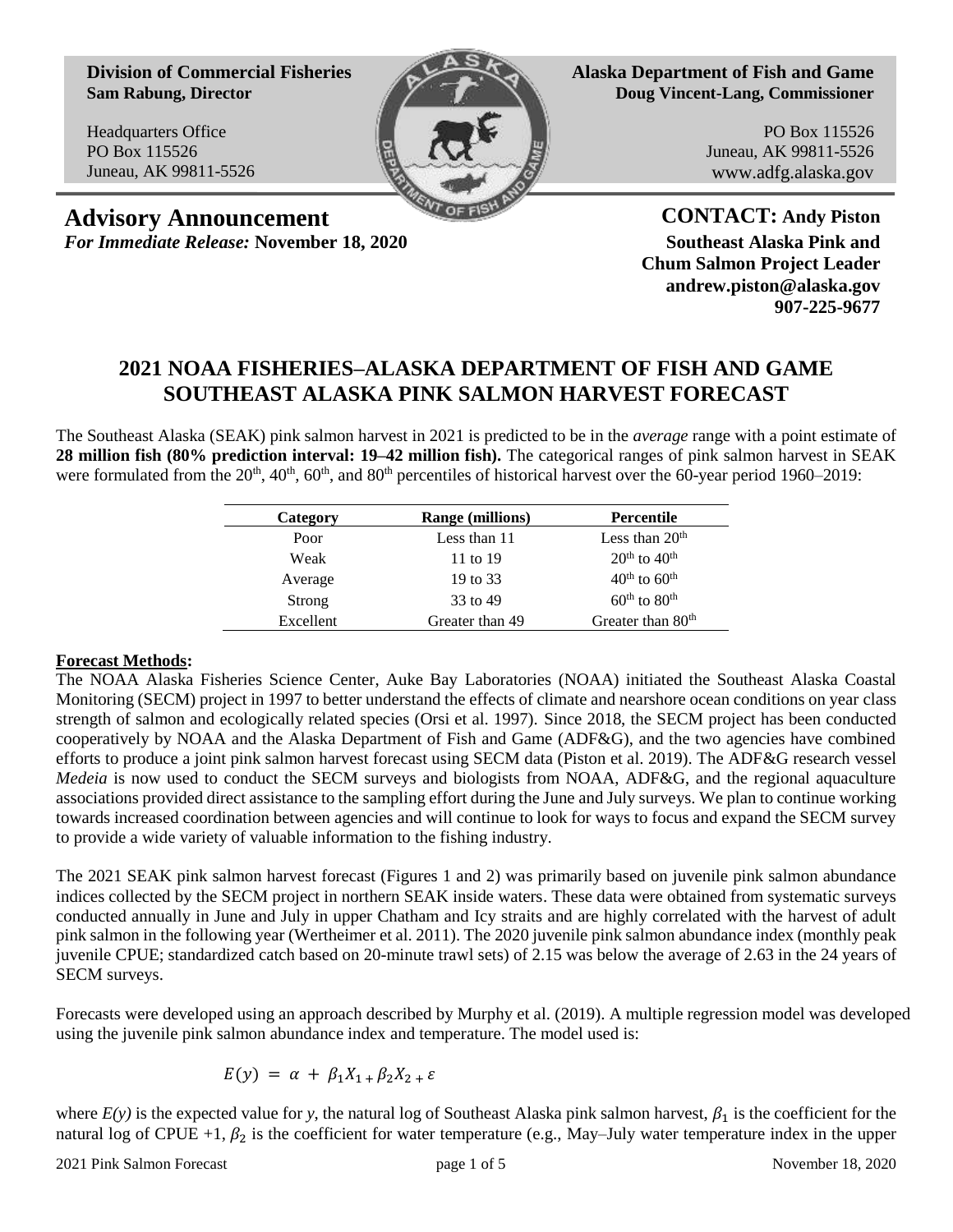20 m in Icy Strait), and  $\varepsilon$  represents the normally distributed error term. Leave-one-out cross validation (hindcast), Akaike Information Criterion for small sample sizes (Burnham and Anderson 2004), and the model performance metric mean absolute scaled error (MASE; Hyndman and Kohler 2006) were then used to examine alternative models. The 80% prediction interval around the forecast was calculated using the *car* package (Fox and Weisberg 2019) in program R version 3.6.3 (R Core Team 2020).

## **Forecast Discussion:**

The 2021 harvest forecast of 28 million pink salmon is just below the recent 10-year average harvest of 34 million pink salmon. A forecast of 28 million pink salmon is an improvement over the previous odd-year harvest in 2019 (21 million) and is just over half of the average odd-year harvest since 2001. The 2020 peak June–July juvenile pink salmon index value  $(2.15)$  ranked  $16<sup>th</sup>$  out of the 24 years that SECM information has been collected. Pink salmon harvests associated with juvenile indices between a value of 2.0 and 2.5 have ranged from 12 to 42 million fish (mean=29 million fish).

The juvenile abundance index in 2020 was higher than in the past three years and may reflect improved freshwater and early marine survival in Southeast Alaska. Pink salmon catches were well distributed throughout the Upper Chatham and Icy Strait stations in 2020, which resulted in a higher average log-transformed abundance index in 2020 than 2019, although the total catches were similar between these two years. Juvenile pink salmon caught in the 2020 SECM survey trawls were near the average size (in length) for the 24-year time series (Figure 3) and further growth and survival will be dependent on favorable resources being available over winter in the Gulf of Alaska. Unlike many recent years, the juvenile pink salmon heading to sea in 2020 did not experience the anomalously warm sea surface temperatures that persisted throughout the Gulf of Alaska from fall 2013 through much of 2016 (Bond et al. 2015; Di Lorenzo and Mantua 2016; Walsh et al. 2018) and in 2018 and 2019<sup>1</sup>. Sea surface temperatures were still modestly above average in the summer and fall of 2020 through much of the Gulf of Alaska, but the summer water temperature index in the upper 20 m in Icy Strait was slightly below average indicating more moderate marine temperatures for juvenile salmon heading to sea in 2020.

Point estimates of our forecasts have been above the actual harvest in five of six years since 2015 (Figure 2), and there is some concern that the actual harvest may be below our forecast estimate for 2021. The reason for the tendency to over forecast in recent years is unknown but may be related to increased offshore mortality in the Gulf of Alaska, error introduced in vessel calibrations and calculation of the juvenile abundance index, and/or error in how temperature is incorporated in the forecast model. Pink salmon escapements in the parent year (2019) were poor throughout northern Southeast Alaska inside waters and the escapement goal was not met in that subregion. The poor run in 2019 was a dramatic departure from what have generally been strong odd-year runs. Pink salmon escapement goals for the Southern Southeast and Northern Southeast Outside subregions were met in 2019, and most of the region's harvest occurred in the southern half of the region. It will be challenging to reach a regionwide harvest of 28 million fish in 2021 without a strong rebound in northern inside waters. As noted above, the total catch of juvenile pink salmon in the 2020 trawl surveys was similar to the total catch in 2019, which produced a very low forecast and harvest in 2020. The distribution of juvenile salmon in the trawl catches has a large impact on the average log-transformed juvenile abundance index. Conceptually, consistent catches of juvenile pink salmon in most trawls conducted over a wide geographic area (as occurred in 2020) would reasonably relate to higher overall juvenile abundance compared to a survey in which one or two trawls accounted for most of the catch and many trawls captured few or no fish (as occurred in 2019); however, the low raw juvenile pink salmon catches in 2020 are still concerning.

Temperature has been included in most historical NOAA pink salmon forecast models and several different measures of temperature have been used since 2004 (Wertheimer et al. 2013). Temperature is a significant negative covariate in our forecast model and the negative linear relationship between temperature and harvest, as well as the positive effect of temperature on pink salmon growth, suggests that temperature may impact forecasts through effects on juvenile distribution and migration (Murphy et al. 2019). Recently, we began exploring the potential use of satellite temperature data (available from the NOAA National Environmental Satellite data and Information Service<sup>2</sup>) in our forecast models and preliminary results have been encouraging. Satellite data allows for averaging of temperature readings of an almost infinite variety of temporal and geographic units. An initial model run incorporating satellite sea surface temperature data at the location of the upper Chatham Strait SECM trawl stations produced a lower forecast range for the 2021 pink salmon harvest than we

 $\overline{\phantom{a}}$ 

<sup>1</sup> [https://www.ncdc.noaa.gov/data-access/marineocean-data/extended-reconstructed-sea-surface-temperature-ersst-v5.](https://www.ncdc.noaa.gov/data-access/marineocean-data/extended-reconstructed-sea-surface-temperature-ersst-v5)

<sup>2</sup> https://www.nesdis.noaa.gov/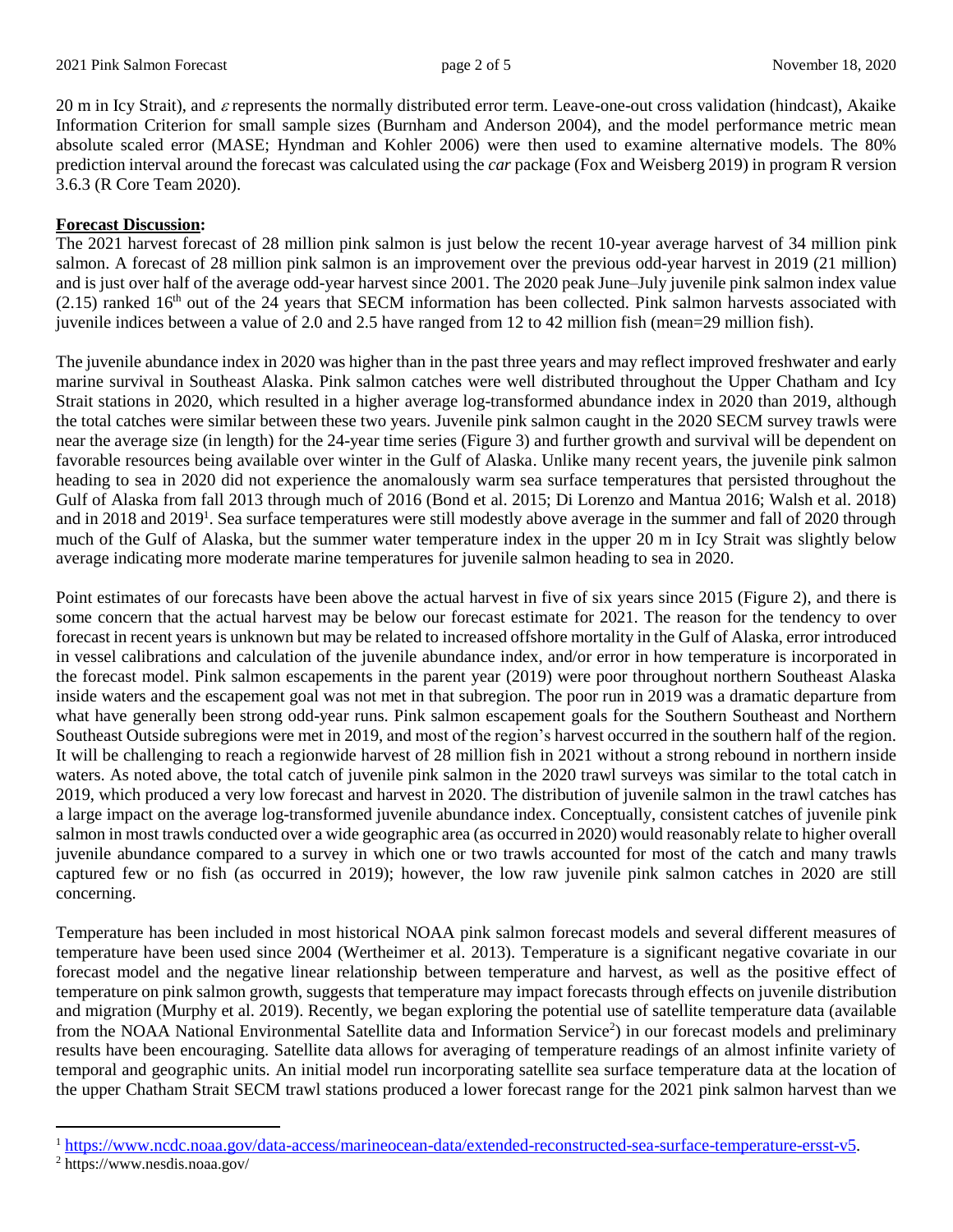presented here. We plan to examine alternative approaches for incorporating temperature data and alternative power transformations of the catch data in greater detail prior to the 2022 forecast. Despite the uncertainties that surround every salmon forecast, the track record of our pink salmon harvest forecasts has been good (Figure 2), especially considering the difficulties unique to forecasting pink salmon (Haeseker et al. 2005).

The department will manage the 2021 commercial purse seine fisheries inseason based on the strength of salmon runs. Aerial escapement surveys and fishery performance data will continue, as always, to be essential in making inseason management decisions.

## **Literature Cited**

- Bond, N. A., M. F. Cronin, H. Freeland, and N. Mantua. 2015. Causes and impacts of the 2014 anomaly in the NE Pacific. Geophysical Research Letters 42: 3414–3420.
- Burnham, K. P., and Anderson, D. R. 2004. Multimodel inference: Understanding AIC and BIC in model selection. Sociological Methods and Research 33: 261-304.
- Di Lorenzo, E., and N. Mantua. 2016. Multi-year persistence of the 2014/15 North Pacific marine heatwave. Nature Climate Change 6:1042.
- Fox, J., and S. Weisberg. 2019. An {R} Companion to Applied Regression, Third Edition. Thousand Oaks CA: Sage. ; <https://socialsciences.mcmaster.ca/jfox/Books/Companion/>
- Haeseker, S. L., R. M. Peterman, and Z. Su. 2005. Retrospective evaluation of preseason forecasting models for pink salmon. North American Journal of Fisheries Management 25:897–918.
- Hyndman, R. J., and A. B. Koehler. 2006. Another look at measures of forecast accuracy. International Journal of Forecasting 22: 679-688.
- Murphy, J. M., E.A. Fergusson, A. Piston, S. Heinl, A. Gray, and E. Farley. 2019. Southeast Alaska pink salmon growth and harvest forecast models. North Pacific Anadromous Fish Commission Technical Report No. 15: 75–91.
- Orsi, J. A., J. M. Murphy, and A. L. J. Brase. 1997. Survey of juvenile salmon in the marine waters of southeastern Alaska, May–August 1997. (NPAFC Doc. 277) Auke Bay Laboratory, Alaska Fisheries Science Center, National Marine Fisheries Service, NOAA, 11305 Glacier Highway, Juneau, AK 99801-8626, USA. 27 p.
- Piston, A. W., S. Heinl, S. Miller, R. Brenner, J. Murphy, J. Watson, A. Gray, and E. Fergusson. 2019. Pages 46–49 [*In*] R. E. Brenner, A. R. Munro, and S. J. Larsen, editors. 2019. Run forecasts and harvest projections for 2019 Alaska salmon fisheries and review of the 2018 season. Alaska Department of Fish and Game, Special Publication No. 19- 07, Anchorage.
- R Core Team. 2020. R: A language and environment for statistical computing. R Foundation for Statistical Computing, Vienna, Austria. URL:<http://www.r-project.org/index.html>
- Walsh, J. E., and thirteen other authors. 2018. The high latitude marine heat wave of 2016 and its impacts on Alaska [supplement]. Bulletin of the American Meteorological Society. 99: s39–s43.
- Wertheimer, A. C., J. A. Orsi, E. A. Fergusson, and M. V. Sturdevant. 2011. Forecasting pink salmon harvest in Southeast Alaska from juvenile salmon abundance and associated environmental parameters: 2010 returns and 2011 forecast (NPAFC Doc. 1343) Auke Bay Lab., Alaska Fish. Sci. Cen., Nat. Mar. Fish. Serv., NOAA, 17109 Point Lena Loop Road, Juneau, AK 99801-8626, USA, 20 p.; [http://www.npafc.org/new/pub\\_documents.html.](http://www.npafc.org/new/pub_documents.html)
- Wertheimer, A. C., J. A. Orsi, E. A. Fergusson, and M. V. Sturdevant. 2013. Forecasting pink salmon harvest in Southeast Alaska from juvenile salmon abundance and associated environmental parameters: 2012 returns and 2013 forecast (NPAFC Doc. 1486) Auke Bay Lab., Alaska Fish. Sci. Cen., Nat. Mar. Fish. Serv., NOAA, 17109 Point Lena Loop Road, Juneau, AK 99801-8626, USA, 23 p.; [http://www.npafc.org/new/pub\\_documents.html.](http://www.npafc.org/new/pub_documents.html)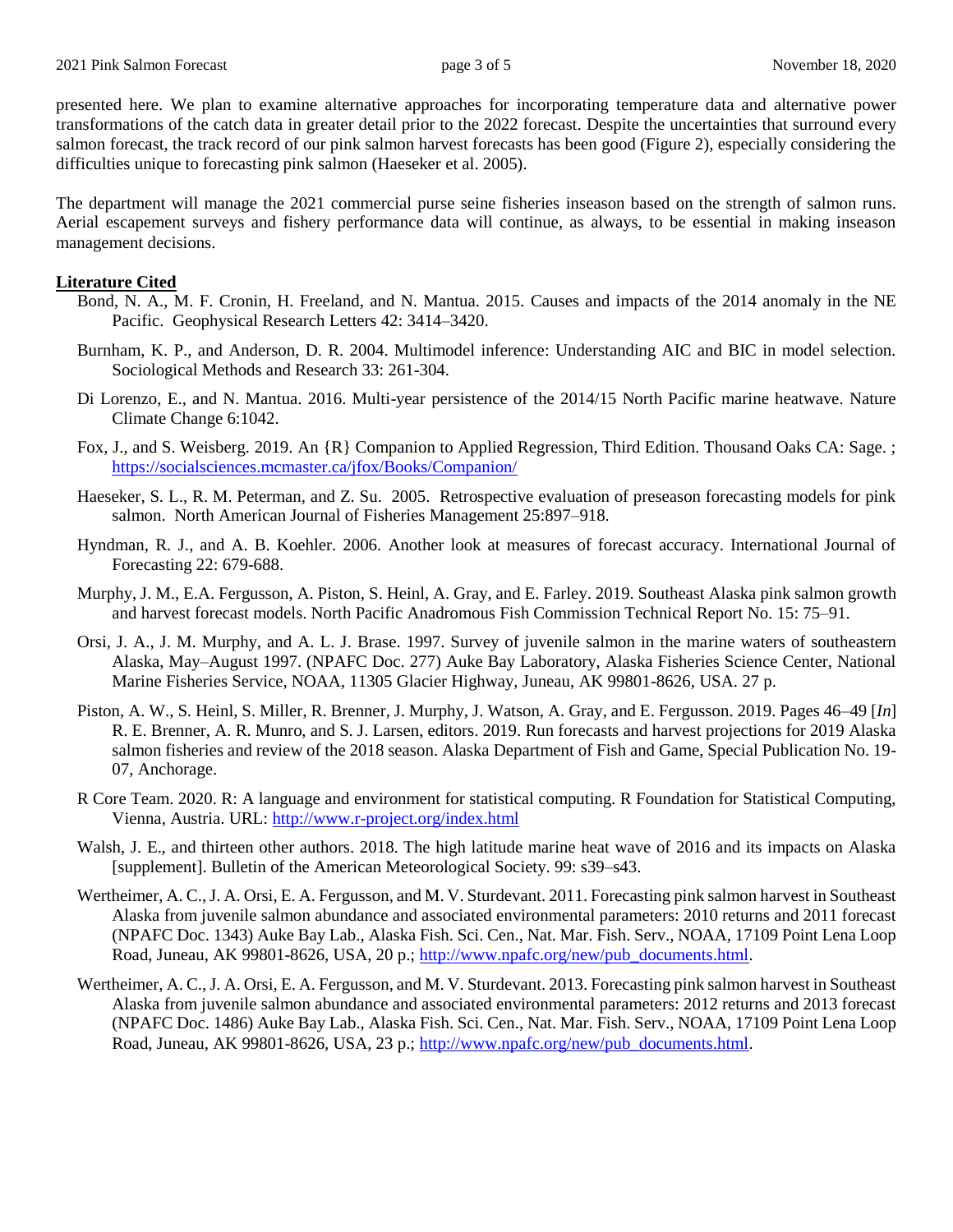

Figure 1. Forecast model fit (hindcasts) for total Southeast Alaska (SEAK) pink salmon harvest, 1998–2020 by year (A) and by the fitted values (B). The 2021 forecast is shown as a grey circle in panel A with the 80% prediction interval as a black vertical line. The observed SEAK pink salmon harvest is represented by the grey bars and the model fit is shown by the black line in panel A. The dotted line in panel B represents a one-to-one line; circles above the line represent hindcasts that would have been less than the actual harvest and circles below the line represent hindcasts that would have been more than the actual harvest.



Figure 2. Annual harvests of pink salmon in SEAK compared to the actual preseason harvest forecasts, 2004–2021. The error bars represent the 80% confidence or prediction intervals of the forecasts.